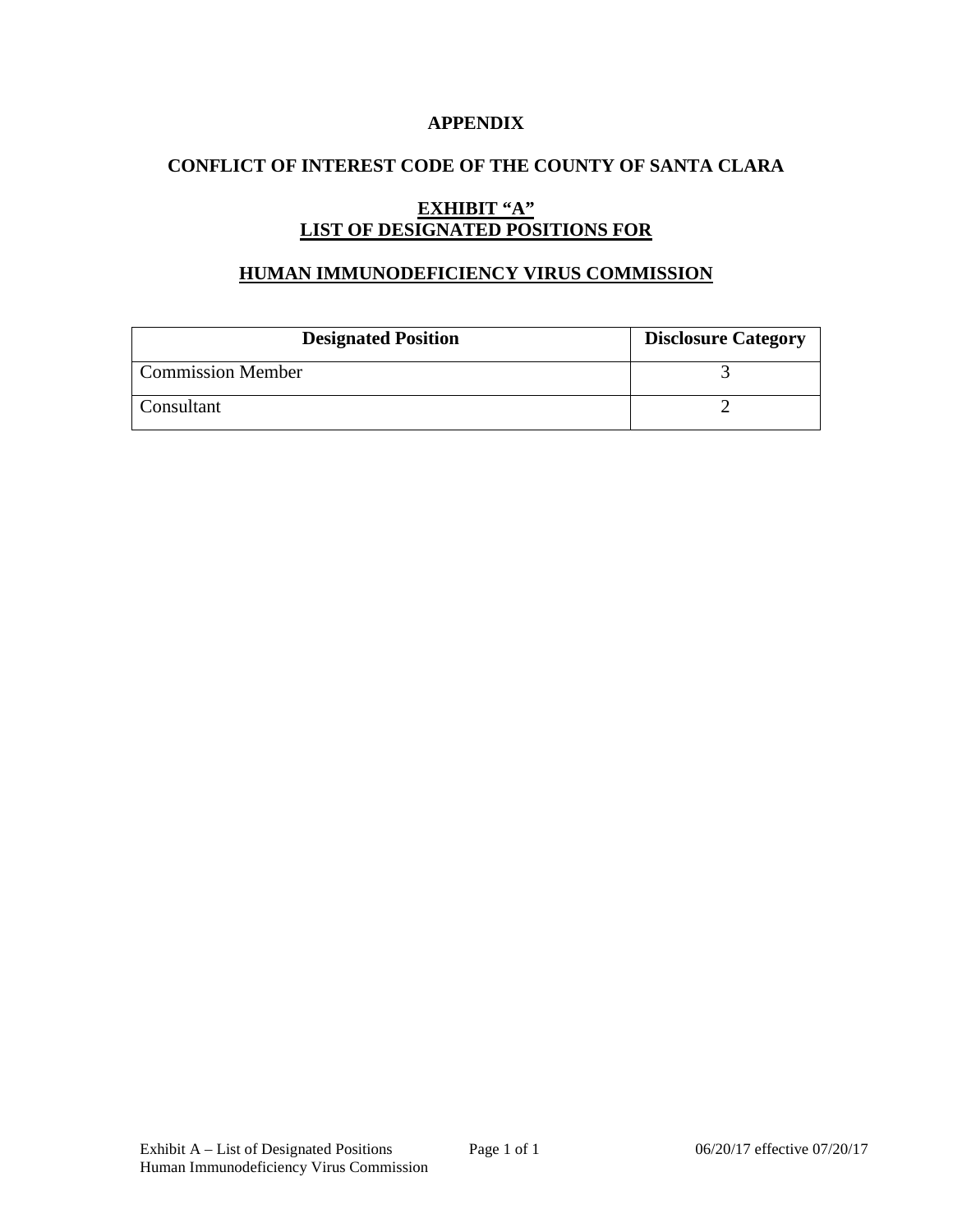#### **APPENDIX**

## **CONFLICT OF INTEREST CODE OF THE COUNTY OF SANTA CLARA**

# **EXHIBIT "B" DISCLOSURE CATEGORIES FOR**

# **HUMAN IMMUNODEFICIENCY VIRUS COMMISSION**

Pursuant to the County of Santa Clara's Conflict of Interest Code, Disclosure Categories 1 and 2 shall read as follows for all Code Agencies.

**Disclosure Category 1:** Persons in this category shall disclose:

(1) all investments in, business positions in, and income (including gifts, loans and travel payments) from:

(a) all sources that provide, plan to provide, or have provided in the last two years, facilities, goods, software, hardware, or related technology, equipment, vehicles, machinery or services, including training or consulting services, to the County;

(b) all sources that are subject to the regulatory, monitoring, investigatory, enforcement, valuation, certification, permit or licensing authority of, or have an application for a license, permit or certificate pending before, the County;

(c) all sources that receive, are planning to apply to receive, or have received in the last two years, grants or other monies from or through the County; and sources that receive referrals to provide assessments and/or treatments that are required or recommended by the County; and

(2) all interests in real property in the County of Santa Clara located entirely or partly within the County, or within two miles of County boundaries, or of any land owned or used by the County.

**Disclosure Category 2:** Each Consultant shall disclose: (1) all investments in, business positions in, and income (including gifts, loans and travel payments) from: (a) all sources that provide, plan to provide, or have provided in the last two years, facilities, goods, software, hardware, or related technology, equipment, vehicles, machinery or services, including training or consulting services, to the County; (b) all sources that are subject to the regulatory, monitoring, investigatory, enforcement, valuation, certification, permit or licensing authority of, or have an application for a license, permit or certificate pending before, the County; (c) all sources that receive, are planning to apply to receive, or have received in the last two years, grants or other monies from or through the County; and